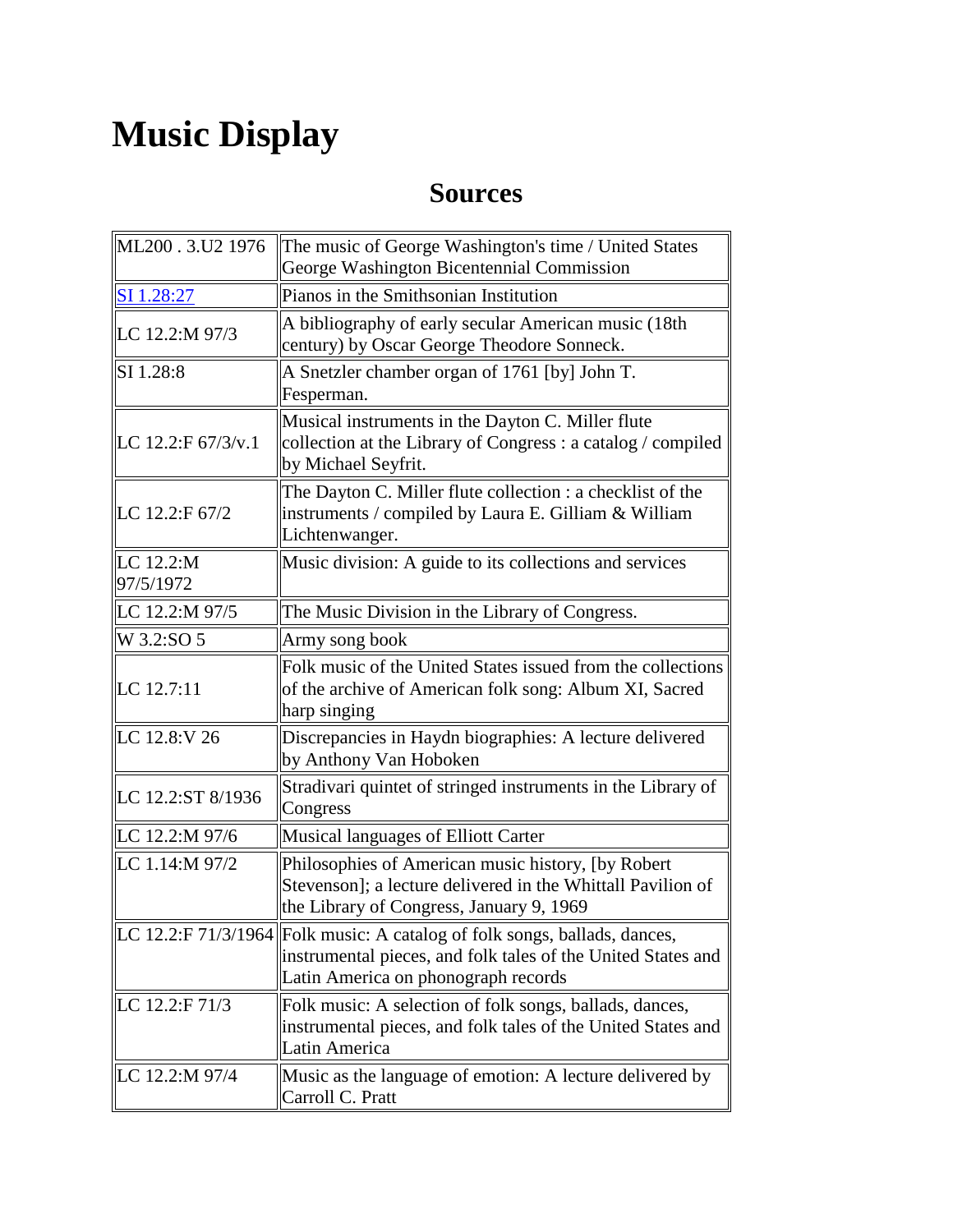| ML 410. B13 RU47                      | Some aspects of the use of the flutes in the sacred choral<br>and vocal works of Johann Sebastian Bach.                                                                           |
|---------------------------------------|-----------------------------------------------------------------------------------------------------------------------------------------------------------------------------------|
| LC 12.8:P 65                          | Musical creation: A lecture delivered by Marc Pincherle                                                                                                                           |
| LC 12.8:K 96                          | Some sociological aspects of music: A lecture delivered by<br>Jaap Kunst                                                                                                          |
| D 214.2:B 22/2                        | "The President's Own" : United States Marine Band.                                                                                                                                |
| D 101.2:B 22                          | United States army band: "Pershing's own" 1922-1972                                                                                                                               |
| LC 1.14:M 97                          | On the meaning of music: A lecture delivered by Glen<br>Haydon                                                                                                                    |
| LC 1.14:D 29/2                        | Words and music: A lecture delivered by Archibald T.<br>Davison                                                                                                                   |
| LC 12.2:M 97                          | Catalogue of early books on music (before 1800)                                                                                                                                   |
|                                       | LC 12.2:So $5/2$ :A-K   Check-list of recorded songs in the English language in the<br>Archive of American Folk Song to July 1940 : alphabetical<br>list with geographical index. |
| EDD 1.4:M 87<br>azdocs                | Music playtime in the home: newsletter masters / by<br>Susan Kujawski.                                                                                                            |
| LC $39.11:3/v$ .                      | The Federal cylinder project : a guide to field cylinder<br>collections in federal agencies.                                                                                      |
| LC $39.11:3/v - LC$<br>39.8:C 99/v.-  |                                                                                                                                                                                   |
| LC 39.11:4                            | Ethnic heritage and language schools in America /<br>developed by Elena Bradunas; compiled and edited by<br>Brett Topping.                                                        |
| LC 39.13/2:12                         | Puerto Rico recordings in the Archive of Folk Culture /<br>compiled by Rodriguez, David J.  [et al.].                                                                             |
| LC $39.13/2:10$                       | Kentucky recordings in the Archive of Folk Culture /<br>compiled by Gregory Jenkins, Joseph C. Hickerson, and<br>Ann C. Taft.                                                     |
| LC 39.13/2:7                          | Mexico recordings in the Archive of Folk Culture /<br>compiled by Marjorie K. Crouch, Joseph C. Hickerson,<br>and Therese Langer.                                                 |
| LC $40.2$ :P 96                       | Music of the American Indian : Northwest (Puget Sound) :<br>from the Archive of Folk Culture / recorded and edited by<br>Willard Rhodes.                                          |
| <b>PREX 1.21:M</b><br>61/PKG.         | Millennium evenings at the White House [videorecording]<br>: honor the past, imagine the future / presented by The<br>White House Millennium Council, The National                |
| <b>PREX 1.21:M</b><br>61/PKG./TAPE 1- | Endowment for the Humanities, Sun Microsystems.                                                                                                                                   |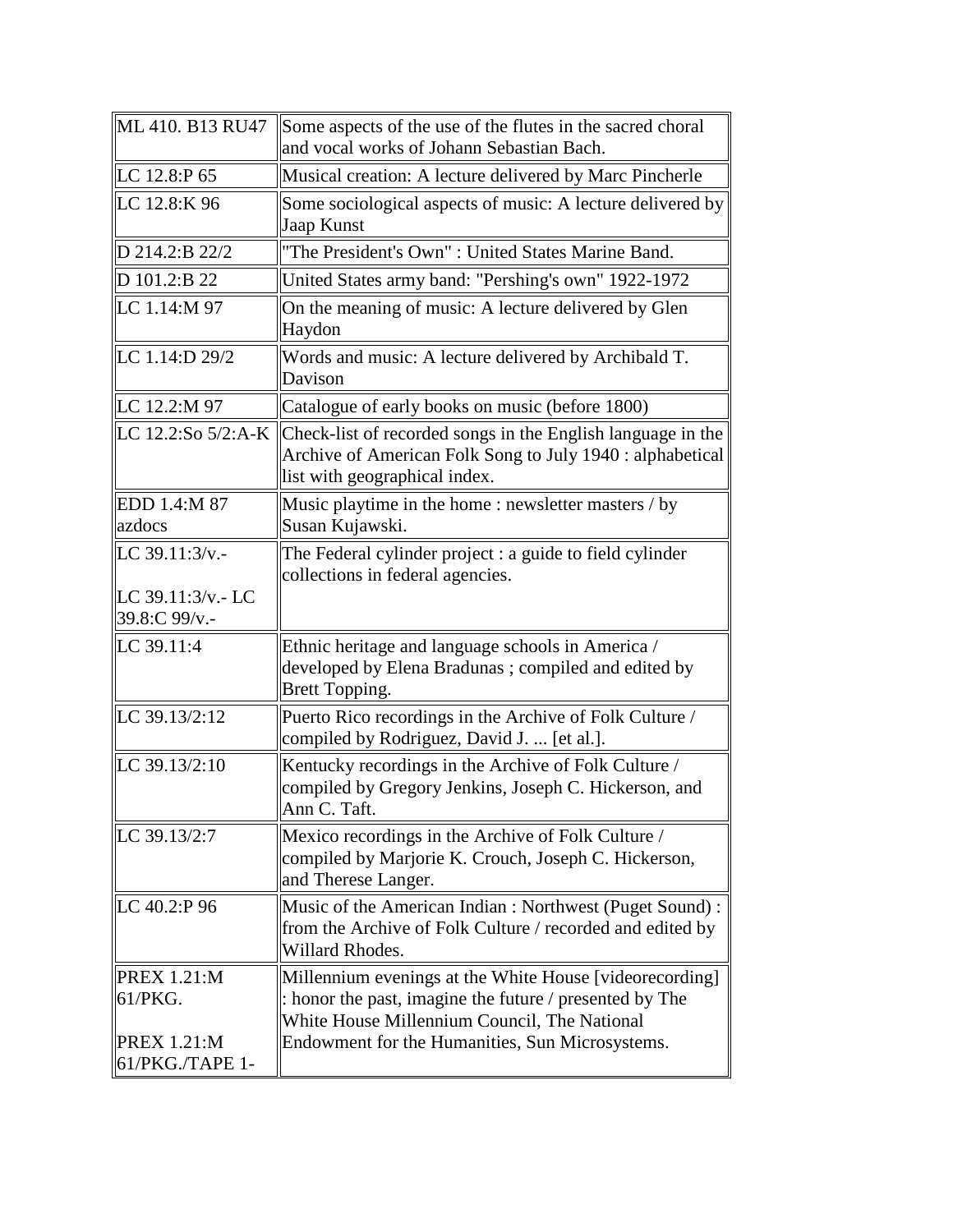| Y 3 AM 3/6: 2 J 33     | The American Bicentennial Jazz Celebration : [a plan<br>developed by and sponsored jointly with the American<br>Revolution Bicentennial Administration / illustrations by<br>Alex Mattison] |
|------------------------|---------------------------------------------------------------------------------------------------------------------------------------------------------------------------------------------|
| SI 1.28:38             | The musical instruments of Joseph Haydn: an introduction<br>Helen Rice Hollis.                                                                                                              |
| LC 12.2:SO 8           | The Sousa Band, a discography. Compiled by James R.<br>Smart.                                                                                                                               |
| LC $1.12/2:Y$ 5/2      | Yiddish American popular songs, 1895 to 1950 : a catalog<br>based on the Lawrence Marwick roster of copyright entries<br>Irene Heskes.                                                      |
| SI 1.28:35             | The orchestra at San Petronio in the baroque era / Eugene<br>Enrico.                                                                                                                        |
| SI 1.28:19             | Keyed bugles in the United States [by] Robert E. Eliason.                                                                                                                                   |
| SI 1.28:47             | The organs of Mexico City Cathedral / Dirk Andries<br>Flentrop; John Fesperman, translator.                                                                                                 |
| LC 40.8:M 58           | Library of Congress motion pictures, broadcasting,<br>recorded sound : an illustrated guide.                                                                                                |
| LC 12.2 W52            | Music, its past and its present; a lecture delivered by Sir<br>Jack Westrup in the Whittall Pavilion of the Library of<br>Congress, September 3, 1963.                                      |
| LC 40.2:W 84           | Wonderful inventions: motion pictures, broadcasting, and<br>recorded sound at the Library of Congress / edited by Iris<br>Newsom; with an introduction by Erik Barnouw.                     |
| EDD 1.3:Y 58<br>azdocs | You, your children & music                                                                                                                                                                  |
|                        | $D$ 101.90:1110.3.120 Design guide for music and drama centers                                                                                                                              |
| D 1.2:F 96/KIT         | Military funeral honors: honoring those who served                                                                                                                                          |
| LC 1.2:AR 7/3          | Performing arts : music.                                                                                                                                                                    |
| AA 1.2:N 66            | Ya gotta say no / words by William R. Lundgren and<br>Kurtis Blow; music by Leigh Stevens.                                                                                                  |
| HE 19.108:M 97         | Music guide to classroom use in intermediate grades.                                                                                                                                        |
| D 301.2:N 84           | History of the Airmen of Note, the premier jazz ensemble<br>of the United States Air Force / by Rich Mittelstadt.                                                                           |
| D 301.2:N 84/2         | The United States Air Force Airmen of Note: 50th<br>anniversary: yesterday, today and tommorrow [sic].                                                                                      |
| HE 19.108: Ex 7/10     | Exploring music careers : a student guidebook / by Richard<br>Cornell, Mary Lewis Hansen, project director; Sheila<br>Dubman, illustrations; Technical Education Centers, Inc.              |
| D 214.2:B 22/3         | "The President's Own" United States Marine Band<br>[picture] : set of four historical drummer prints.                                                                                       |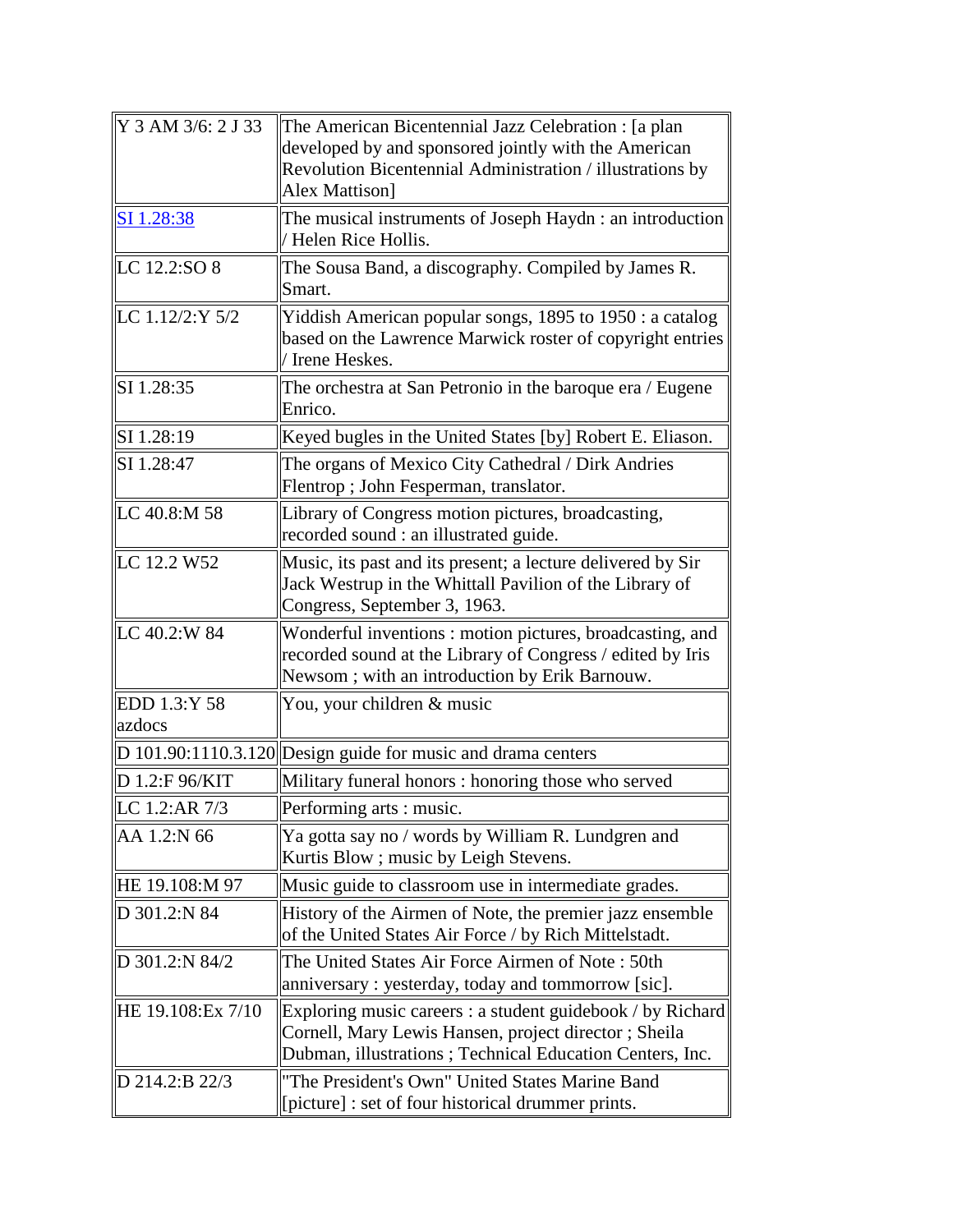| D 214.2:B 22/4                  | Historical perspective on the President's Own U.S. Marine<br>Band: 200th anniversary / by D. Michael Ressler.                                                                                                                                                                        |
|---------------------------------|--------------------------------------------------------------------------------------------------------------------------------------------------------------------------------------------------------------------------------------------------------------------------------------|
| D 101.20:12-02 Z<br>$5/2$ /rev. | Enlisted bandleader.                                                                                                                                                                                                                                                                 |
| D 101.20:12-02<br>$T/2$ /rev.   | Guitar player.                                                                                                                                                                                                                                                                       |
| D 101.20:12-02 P<br>4/3         | Brass group leader.                                                                                                                                                                                                                                                                  |
| D 101.2:J 33                    | The Jazz Ambassadors of the United States Army Field<br>Band : the U.S. Army's finest jazz musicians                                                                                                                                                                                 |
| D 101.2:So 8/3                  | Soldiers of sound : Washington, D.C                                                                                                                                                                                                                                                  |
| D 101.2: B 22/5/990             | The United States Army Field Band: from Washington,<br>D.C. : the musical ambassadors of the Army.                                                                                                                                                                                   |
| D 101.2: B 22/4                 | The U.S. Army Field Band, Washington, D.C.                                                                                                                                                                                                                                           |
| HE 20.8208: M46                 | Medical care at large gatherings : a manual based on<br>experiences in rock concert medicine / by Gerald H.<br>Dubin.                                                                                                                                                                |
| LC 12.2:C 74/2/                 | Concerts from the Library of Congress / Library of<br>Congress Music Division.                                                                                                                                                                                                       |
| LC 1.6/4:M 97                   | Music for silent films, 1894-1929 : a guide / compiled by<br>Gillian B. Anderson; with a foreword by Eileen Bowser.                                                                                                                                                                  |
| LC 12.2 AF 8<br>ML 120. A35 U5  | African music; a briefly annotated bibliography, compiled<br>by Darius L. Thieme.                                                                                                                                                                                                    |
| I 29.2:B 62/4                   | Blue Ridge Music Center : Blue Ridge Parkway.                                                                                                                                                                                                                                        |
| I 29.6:W 83                     | Wolf Trap Farm Park for the Performing Arts                                                                                                                                                                                                                                          |
| I 29.2:B 62/4/996               | Blue Ridge Music Center, Blue Ridge Parkway, North<br>Carolina, Virginia : interpretive plan.                                                                                                                                                                                        |
| D 101.43/2:295/989              | Enjoy a different kind of music career: Army bands.                                                                                                                                                                                                                                  |
| D 101.43/2:299                  | Notes on Army bands.                                                                                                                                                                                                                                                                 |
| LC 12.2:L 69                    | The music manuscripts, first editions, and correspondence<br>of Franz Liszt (1811-1886) in the collections of the Music<br>Division, Library of Congress / compiled by Elizabeth H.<br>Auman and Raymond A. White, with the assistance of Gail<br>L. Freunsch, and Robert J. Palian. |
| D 101.43/2:294                  | Army bands.                                                                                                                                                                                                                                                                          |
| $\ $ LC 39.11:1                 | Ethnic recordings in America : a neglected heritage.                                                                                                                                                                                                                                 |
| LC 12.2 OP 2/v.1                | Catalogue of opera librettos; printed before 1800. Prepared<br>by Oscar George Theodore Sonneck.                                                                                                                                                                                     |
| LC 19.2: B 73/10                | Dictionary of braille music signs / by Bettye Krolick.                                                                                                                                                                                                                               |